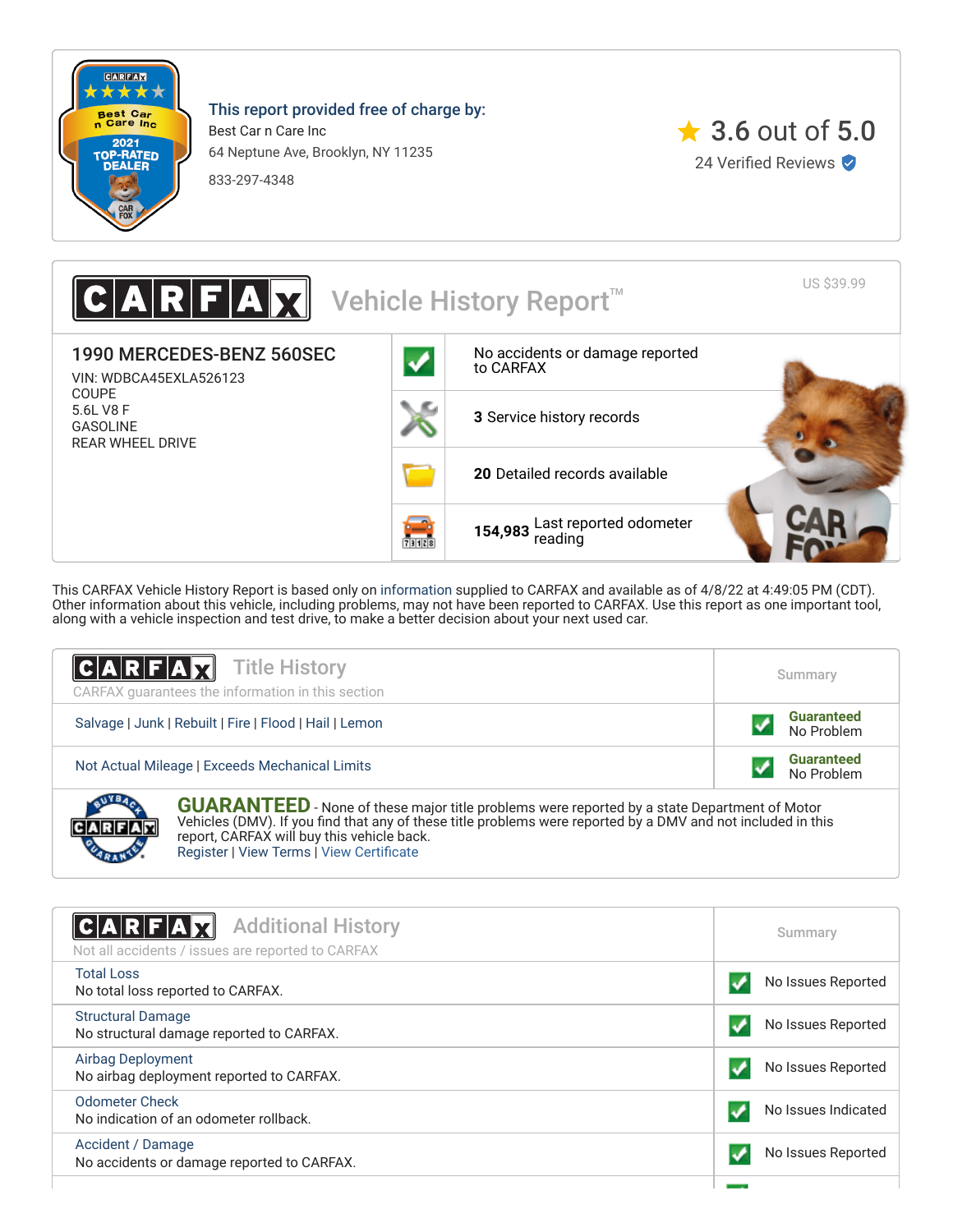

## [Basic Warranty](https://www.carfaxonline.com/vhrs/defBasicWarranty)

no data reported to CARFAX.<br>No data reported to CARFAX.

## <span id="page-1-0"></span>**CARFAX** Detailed History Date Mileage Source Comments 09/13/1995 38,077 California Inspection Station Ojai, CA Passed emissions inspection 09/12/1997 70,168 California Inspection Station Ojai, CA Passed emissions inspection 09/10/1999 80,443 California Inspection Station Ventura, CA Passed emissions inspection 09/24/1999 California Motor Vehicle Dept. Ventura, CA Title issued or updated 07/18/2001 90,682 California Inspection Station Passed emissions inspection 08/30/2005 102,767 California Inspection Station Passed emissions inspection 08/14/2007 108,790 California Inspection Station Passed emissions inspection 08/17/2009 113,417 California Inspection Station Ventura, CA Passed emissions inspection 09/09/2011 118,926 California Inspection Station Ventura, CA Passed emissions inspection 08/19/2013 122,136 California Inspection Station Ventura, CA Failed emissions inspection 08/20/2013 122,143 California Inspection Station Ventura, CA Passed emissions inspection 01/11/2014 123,001 Auto Lube Care Ventura, CA 805-643-0963 AutoLubeCare.com  $4.8 / 5.0$ 89 Verified Reviews **C** Vehicle serviced - Oil and filter changed 08/26/2015 137,633 California Inspection Station Ventura, CA Passed emissions inspection 11/28/2015 139,773 Valvoline Instant Oil Change Ventura, CA 805-643-0963 vioc.com  $4.8 / 5.0$ 89 Verified Reviews Vehicle serviced - Oil and filter changed 09/12/2017 148,338 California **Failed emissions inspection** <sup>201</sup> Customer Favorites <sup>201</sup> Customer Favorites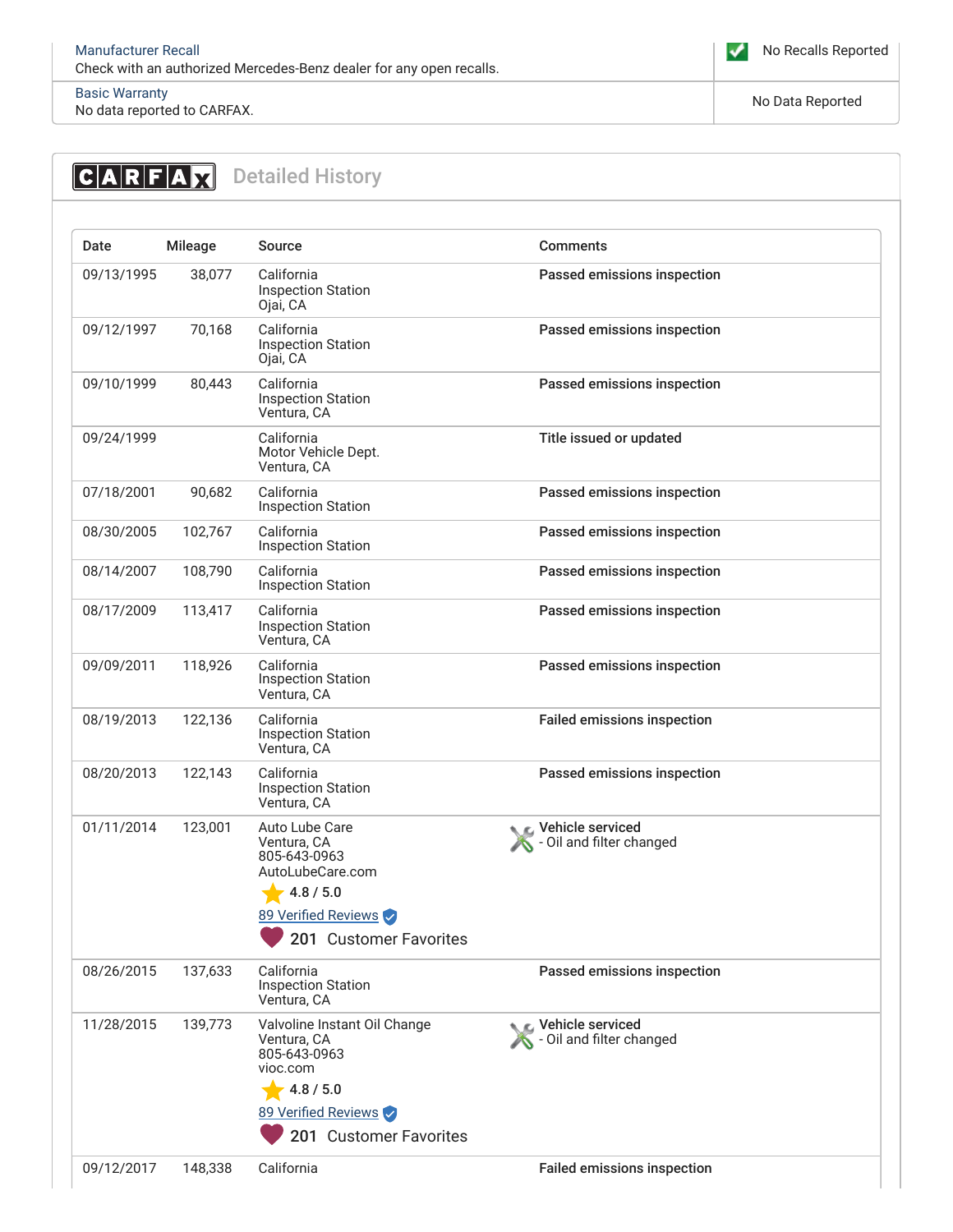| 10/03/2017 | 148,884 | California<br><b>Inspection Station</b><br>Ventura, CA | <b>Failed emissions inspection</b>                                                                                                                          |
|------------|---------|--------------------------------------------------------|-------------------------------------------------------------------------------------------------------------------------------------------------------------|
| 10/03/2017 |         | Vehicle Repair Center<br>Ventura, CA                   | C Vehicle serviced                                                                                                                                          |
| 10/03/2017 |         | California<br><b>Inspection Station</b><br>Ventura, CA | Passed emissions inspection                                                                                                                                 |
| 09/04/2019 | 153,476 | California<br><b>Inspection Station</b><br>Ventura, CA | Passed emissions inspection                                                                                                                                 |
| 03/14/2022 | 154.983 | <b>Auto Auction</b>                                    | Listed as a dealer vehicle<br>- Vehicle sold                                                                                                                |
|            |         |                                                        | Millions of used vehicles are bought and<br>sold at auction every year.                                                                                     |
|            |         |                                                        |                                                                                                                                                             |
|            |         |                                                        | Have Questions? Consumers, please visit our Help Center at www.carfax.com. Dealers or Subscribers, please visit our Help Center<br>at www.carfaxonline.com. |



## Failed Emissions Inspection

The emissions check performed during a vehicle inspection indicated the vehicle was emitting more than allowable emissions standards and/or had missing or modified parts. Repeated failed emissions records can indicate engine problems and CARFAX recommends you have the vehicle inspected.

## Title Issued

A state issues a title to provide a vehicle owner with proof of ownership. Each title has a unique number. Each title or registration record on a CARFAX report does not necessarily indicate a change in ownership. In Canada, a registration and bill of sale are used as proof of ownership.

**Follow Us: f** [facebook.com/CARFAX](https://www.facebook.com/CARFAXinc) **and the CARFAXinc [About CARFAX](http://www.carfax.com/company/about)** 

CARFAX DEPENDS ON ITS SOURCES FOR THE ACCURACY AND RELIABILITY OF ITS INFORMATION. THEREFORE, NO RESPONSIBILITY IS ASSUMED BY CARFAX OR ITS AGENTS FOR ERRORS OR OMISSIONS IN THIS REPORT. CARFAX FURTHER EXPRESSLY DISCLAIMS ALL WARRANTIES, EXPRESS OR IMPLIED, INCLUDING ANY IMPLIED WARRANTIES OF MERCHANTABILITY OR FITNESS FOR A PARTICULAR PURPOSE.

© 2022 CARFAX, Inc., part of S&P Global. All rights reserved. 4/8/22 4:49:05 PM (CDT)

I have reviewed and received a copy of the CARFAX Vehicle History Report for this 1990 MERCEDES-BENZ 500 SERIES vehicle (VIN: WDBCA45EXLA526123), which is based on information supplied to CARFAX and available as of 4/8/22 at 5:49 PM (EDT).